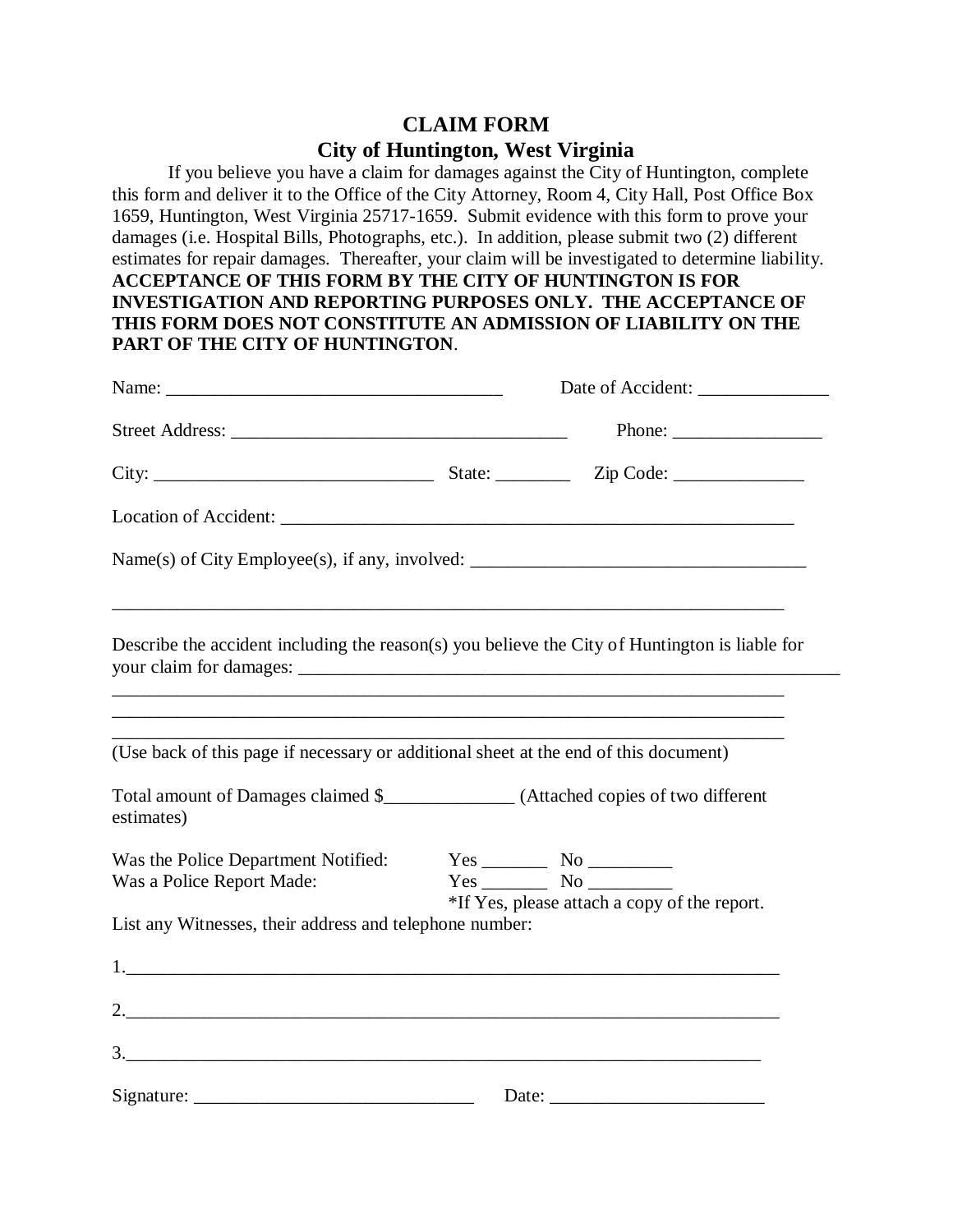## ROAD HAZARD DAMAGE SUPPLEMENT:

| 1. Do you have photographs of the road hazard? YES                                    | N() |
|---------------------------------------------------------------------------------------|-----|
| 2. Do you have photographs of the damage?                                             | NO. |
| 3. If the claim involves damage to a tire, you must provide a photograph of the tire. |     |

\_\_\_\_\_\_\_\_\_\_\_\_\_\_\_\_\_\_\_\_\_\_\_\_\_\_\_\_\_\_\_\_\_\_\_\_\_\_\_\_\_\_\_\_\_\_\_\_\_\_\_\_\_\_\_\_\_\_\_\_\_\_\_\_\_\_\_\_\_\_\_\_

4. If the incident involved tire damage, did you purchase the tire that was damaged?

YES \_\_\_\_\_\_\_\_ NO\_\_\_\_\_\_\_

5. How many miles were put on the vehicle from the time the tire was purchased until it was

damaged? (If the claim involves tire damage)

6. The existence of a pothole is not in itself evidence of negligence on part of the City, and the City does not insure that City streets will be perfect and free of any defects. This is particularly true for potholes, which occur as a natural process of the freezing and thawing of the earth underneath a roadway. Repair of potholes is largely dependent upon the availability of hot asphalt, which generally is not available between the months of October and April. Further, those utilizing the roads of the City have a responsibility to keep a reasonable watch and to drive at the speed that is safe under the conditions. In the late winter and in springtime in particular, and on roadways commonly used by heavy trucks, the existence of potholes is a given. While the City is sympathetic with a situation that results in damage to your tire or rim, it also has a responsibility to prudently utilize taxpayer funds. Therefore, damage claims will only be paid for claims where it is proven that the City was negligent in some way that directly resulted in the damage; where the contributory negligence, (i.e. speed, inattentiveness) of the driver was not a causative factor, and where the City has no other variable defense to the claim. If an offer is made, the depreciation in value of the tire or rim damaged will be considered. The City of Huntington will treat your claim as being adverse to the City's interests, so it is incumbent on the claimant to provide proof of negligence if there is an exception of receiving compensation for the claim. Please provide a detailed description of all evidence that you have the City of Huntington was negligent and that the negligence contributed to the damages.

FOR OFFICE USE ONLY Date Received: \_\_\_\_\_\_\_\_\_\_\_\_\_\_\_\_\_\_\_\_\_\_\_\_\_ By: \_\_\_\_\_\_\_\_\_\_\_\_\_\_\_\_\_\_\_\_\_\_\_\_\_\_\_\_\_\_